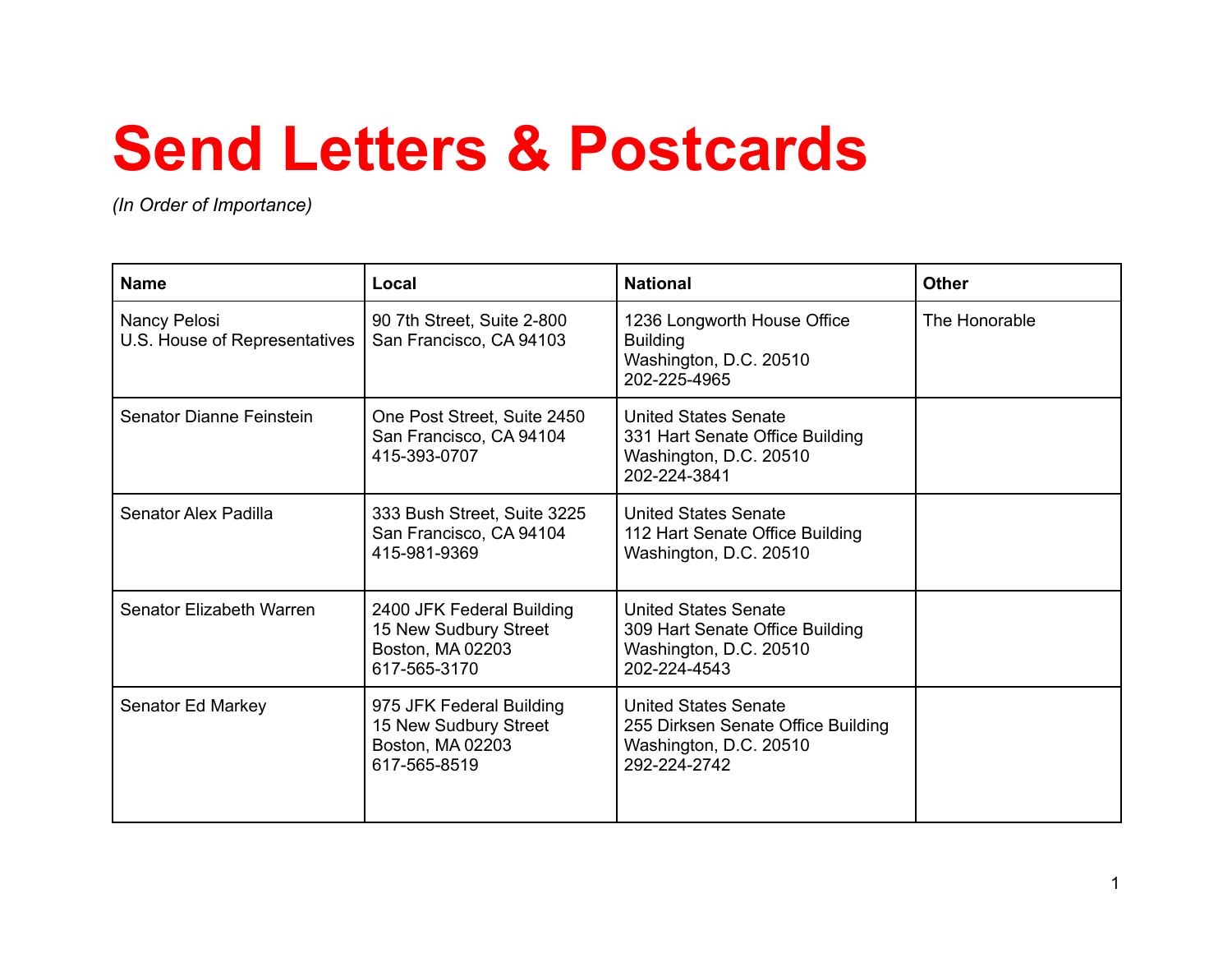| Rep. Barbara Lee                                                                        | 1 Kaiser Plaza, Suite 1010<br>Oakland, CA 94612<br>510-763-0370                              | 2267 Rayburn House Office Building<br>Washington, D.C. 20515<br>202-225-2661 |               |
|-----------------------------------------------------------------------------------------|----------------------------------------------------------------------------------------------|------------------------------------------------------------------------------|---------------|
| Rep. Eric Swalwell                                                                      | 20990 Redwood Road<br>Castro Valley, CA 94546<br>510-370-3322                                | 124 Cannon House Office Building<br>Washington, D.C. 20515<br>202-225-5065   |               |
| Maura Healey, Attorney<br>General                                                       | One Ashburton Place, 20th<br>floor<br>Boston, MA 021081698<br>617-727-2200                   |                                                                              | The Honorable |
| Rob Bonta, Attorney General                                                             | 1300 "I" Street<br>Sacramento, CA 95814<br>916-445-9555                                      | 1515 Clay Street<br>Oakland, CA 94612                                        | The Honorable |
| Gavin Newsom, Governor                                                                  | 1021 O Street, Suite 9000<br>Sacramento, CA 95814<br>916-445-2841                            |                                                                              |               |
| Sandra Bruce<br>Department of Education                                                 | Office of the Inspector General<br>400 Maryland SW<br>Washington, D.C. 20202<br>800-647-8733 | File Online:<br>https://www2.ed.gov/about/offices/list<br>/oig/hotline.html  |               |
| Frederica Wilson, Chair<br><b>Higher Education &amp; Workforce</b><br>Investment        | 2445 Rayburn HOB<br>Washington, DC 20515<br><b>United States</b><br>(202) 225-4506           |                                                                              |               |
| Patty Murray, Chair<br>US Senate Committee on<br>Health Education, Labors &<br>Pensions | 154 Russell Senate Office<br><b>Building</b><br>Washington, D.C. 20510<br>(202) 224-2621     |                                                                              |               |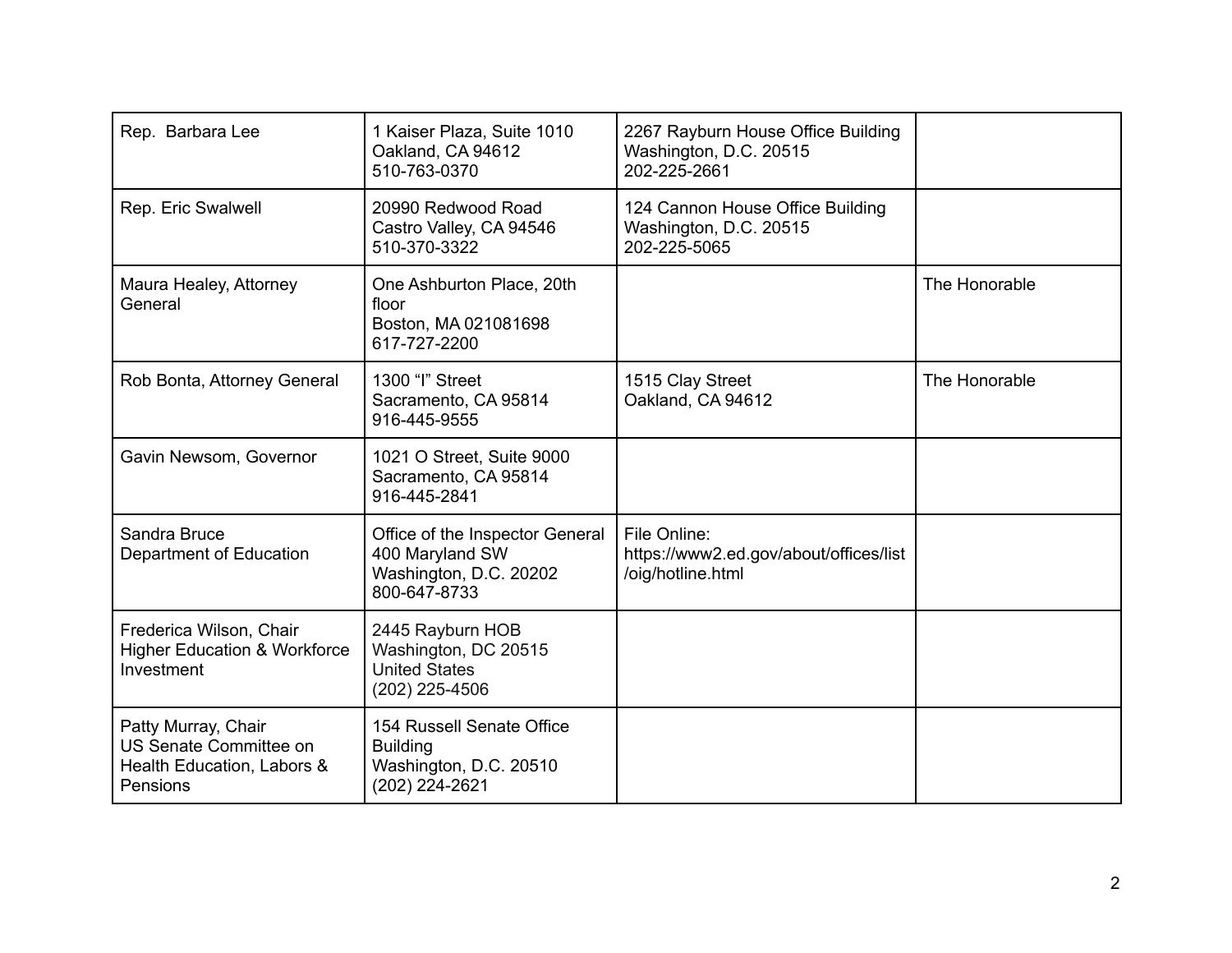**House Committee on Education and Labor:** <https://edlabor.house.gov/about/membership>

### **US Senate Committee on Health, Education, Labor and Pensions:**

[https://www.senate.gov/general/committee\\_membership/co](https://www.senate.gov/general/committee_membership/committee_memberships_SSHR.htm) [mmittee\\_memberships\\_SSHR.htm](https://www.senate.gov/general/committee_membership/committee_memberships_SSHR.htm)

**US House of Representatives: <https://www.house.gov/representatives>**

**CA State Senate: <https://www.senate.ca.gov/senators>**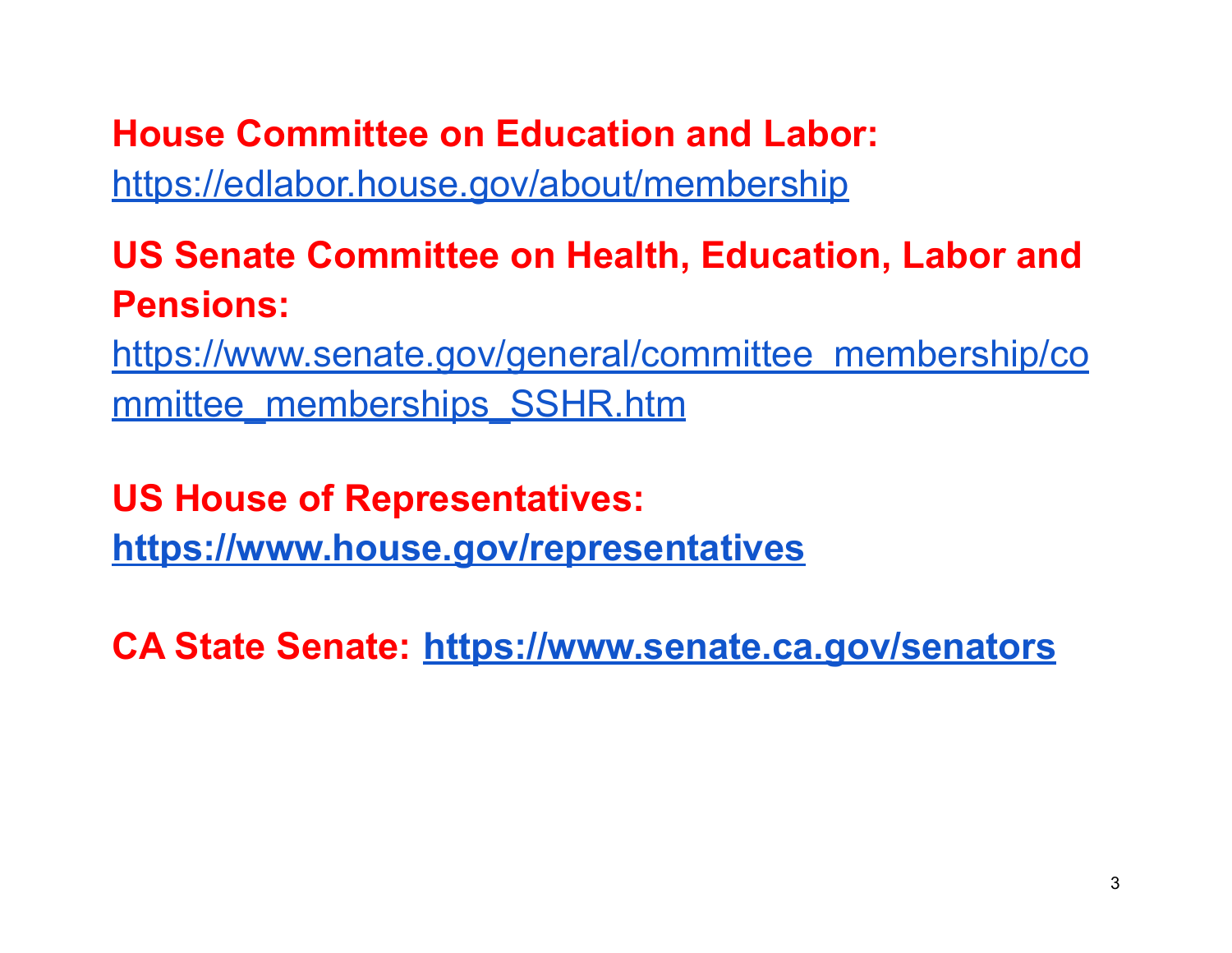#### **Hispanic Congress Members**

| Senator Alex Padilla                     | 112 Hart Senate<br><b>Office Building</b><br>Washington, DC 20510<br>(202) 224-3553         | 333 Bush Street<br><b>Suite 3225</b><br>San Francisco, CA 94104<br>(415) 981-9369              |  |
|------------------------------------------|---------------------------------------------------------------------------------------------|------------------------------------------------------------------------------------------------|--|
| Senator Ben Ray Lujan                    | 498 Russell Senate Office<br><b>Building</b><br>Washington, DC 20510<br>Phone: 202-224-6621 | 201 North Church Street<br>Suite 201B<br>Las Cruces, NM 88001                                  |  |
| <b>Senator Catherine Cortez</b><br>Masto | 313 Hart Senate Office<br><b>Building</b><br>Washington, DC 20510<br>P: (202) 224-3542      | 333 Las Vegas Boulevard South<br><b>Suite 8016</b><br>Las Vegas, NV 89101<br>P: (702) 388-5020 |  |
| <b>Senator Ted Cruz</b>                  | 127A Russell<br>Washington, DC 20510<br>Phone number: (202) 224-5922                        | 300 E. 8th, Suite 961<br>Austin, TX 78701<br>Phone number: (512) 916-5834                      |  |
| Senator Marco Rubio                      | 284 Russell Senate Office<br><b>Building</b><br>Washington, DC 20510<br>Phone: 202-224-3041 | 201 South Orange Avenue<br>Suite 350<br>Orlando, FL 32801<br>Phone: (407) 254-2573             |  |
| <b>Senator Robert Menendez</b>           | 528 Hart Senate Office Bldg.<br>Washington, DC 20510<br>(202) 224-4744                      | 210 Hudson Street<br>Harborside 3, Suite 1000<br>Jersey City, NJ 07311<br>(973) 645-3030       |  |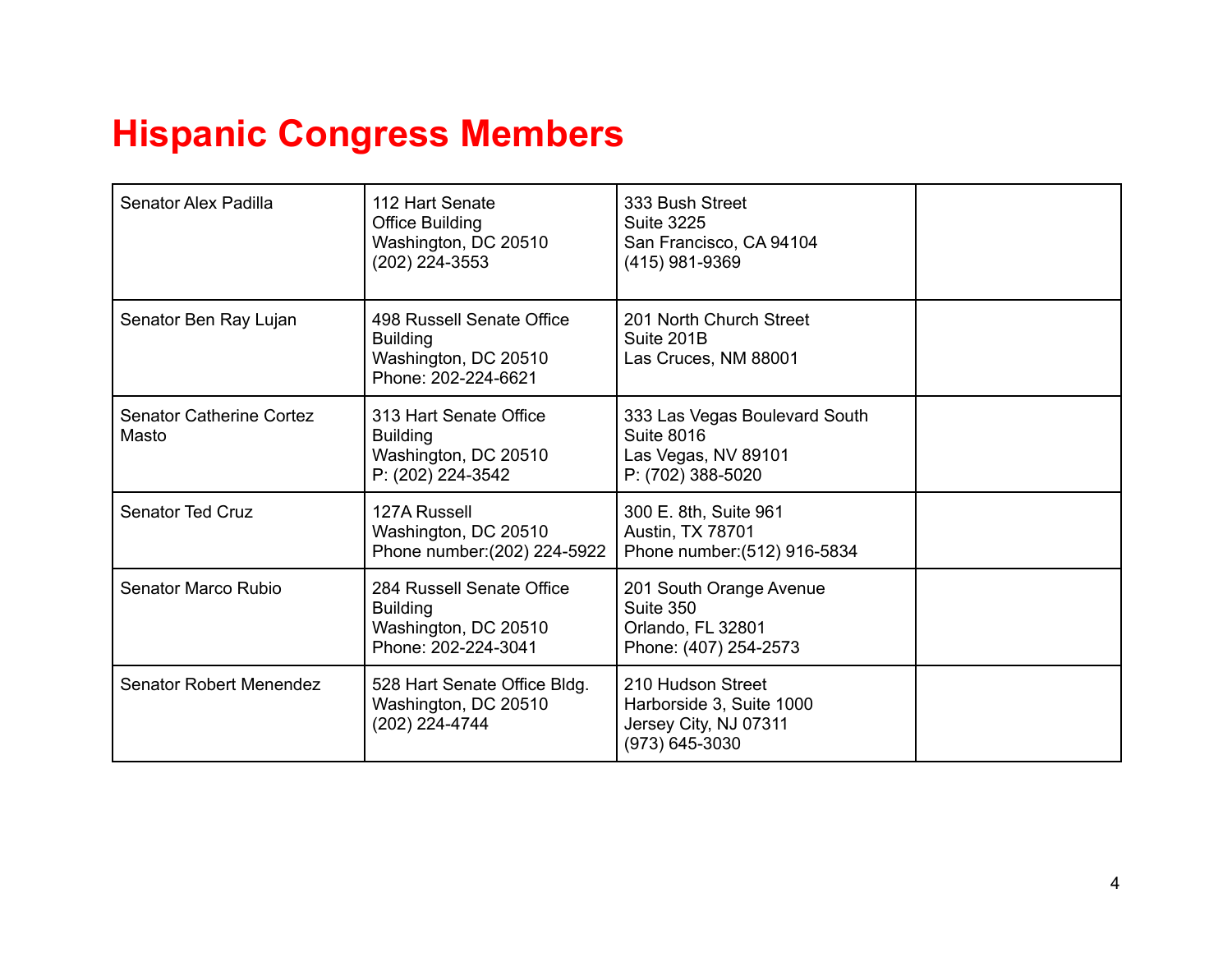#### **Congressional Hispanic Caucus:**

<https://chc.house.gov/members>

#### **LGBTQ Congress Members**

| Senator Tammy Baldwin         | 709 Hart Senate Office<br><b>Building</b><br>Washington, D.C. 20510<br>202-224-5653    |                                                                             |  |
|-------------------------------|----------------------------------------------------------------------------------------|-----------------------------------------------------------------------------|--|
| Senator Kyrsten Sinema        | 317 Hart Senate Office<br><b>Building</b><br>Washington, D.C. 20510<br>202-224-4521    | File Online:<br>https://www2.ed.gov/about/offices/list<br>/oig/hotline.html |  |
| <b>Senator David Ciciline</b> | 2233 Rayburn House Office<br><b>Building</b><br>Washington, D.C. 20515<br>202-225-4911 | 1070 Main Street, Suite 300<br>Pawtucket, RI 02860<br>401-729-5600          |  |
| Rep. Sean Maloney             | 464 Cannon House Office<br><b>Building</b><br>Washington, D.C. 20515<br>202-225-5441   | 123 Grand Street, 2nd Floor<br>Newburgh, NY 12550<br>845-561-1259           |  |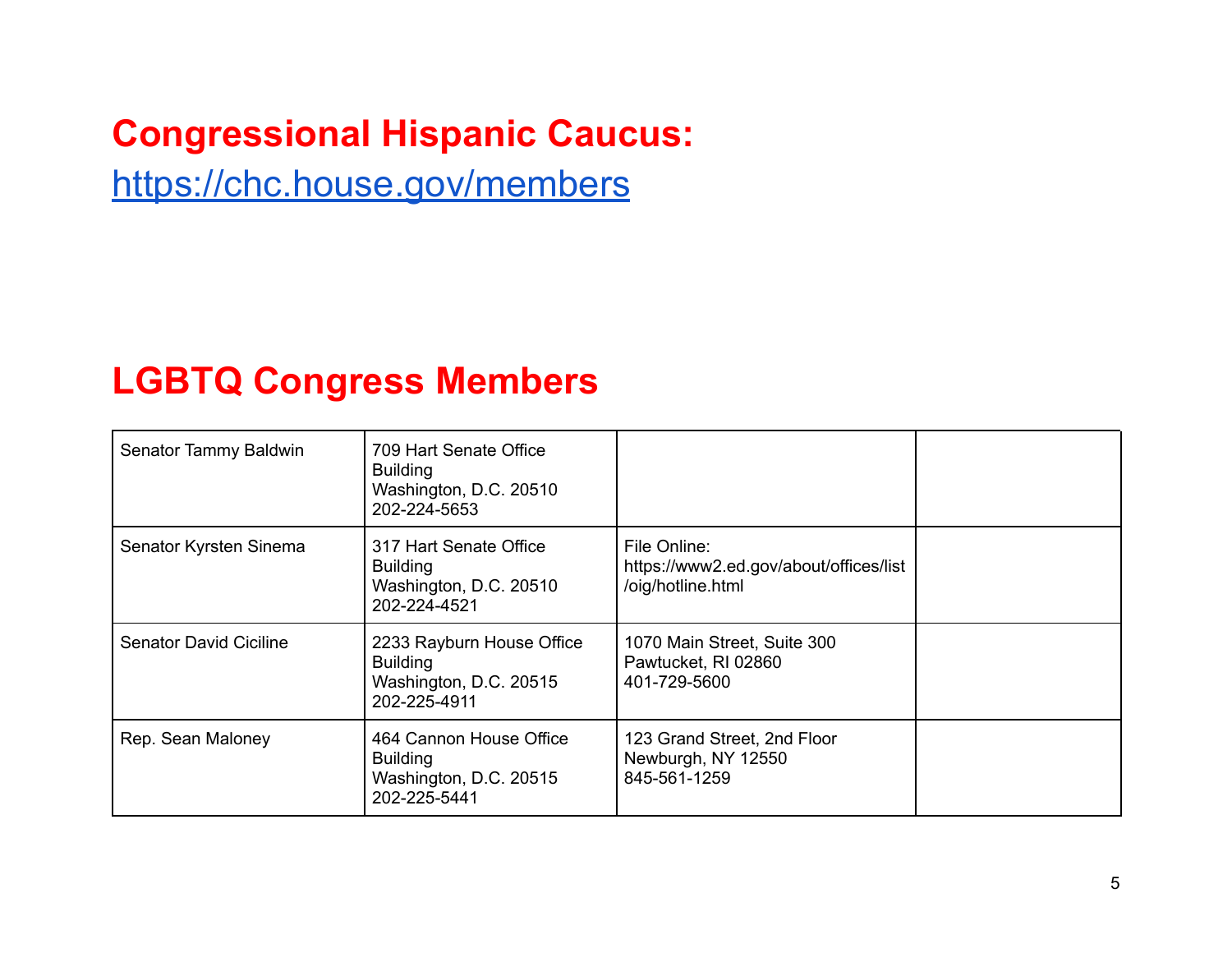| Rep. Mark Pocan     | 127 Longworth House Office<br><b>Building</b><br>Washington, D.C. 20515<br>202-225-2906  | 10 East Doty Street, Suite 405<br>Madison, WI 53703<br>608-258-9800        |  |
|---------------------|------------------------------------------------------------------------------------------|----------------------------------------------------------------------------|--|
| Rep. Mark Takano    | 420 Cannon House Office<br><b>Building</b><br>Washington, D.C. 20515<br>202-225-2305     | 3403 10th Street, Suite 610<br>Riverside, CA 92501<br>951-222-0202         |  |
| Rep. Angie Craig    | 2442 Rayburn House Office<br><b>Building</b><br>Washington, D.C. 20515<br>202-225-2271   | 12940 Harriet Avenue S., Suite 238<br>Brunsville, MN 55337<br>651-846-2120 |  |
| Rep. Sharice Davids | 1541 Longworth House Office<br><b>Building</b><br>Washington, D.C. 20515<br>202-225-2865 | 753 State Avenue, Suite 460<br>Kansas City, KS 66101<br>913-766-3993       |  |
| Rep. Chris Pappas   | 319 Cannon House Office<br><b>Building</b><br>Washington, D.C. 20515<br>202-225-5456     | 660 Central Avenue, Suite 101<br>Dover, NH 03820<br>603-285-4300           |  |
| Rep. Mondaire Jones | 217 Longworth House Office<br><b>Building</b><br>Washington, D.C. 20515<br>202-225-6506  | 20 S. Main Street, #103<br>New City, NY 10956<br>845-826-8090              |  |
| Rep. Ritchie Torres | 317 Cannon House Office<br><b>Building</b><br>Washington, D.C. 20515<br>202-225-4361     | 1231 Lafayette Avenue, 4th Floor<br><b>Bronx, NY 10474</b><br>718-503-9610 |  |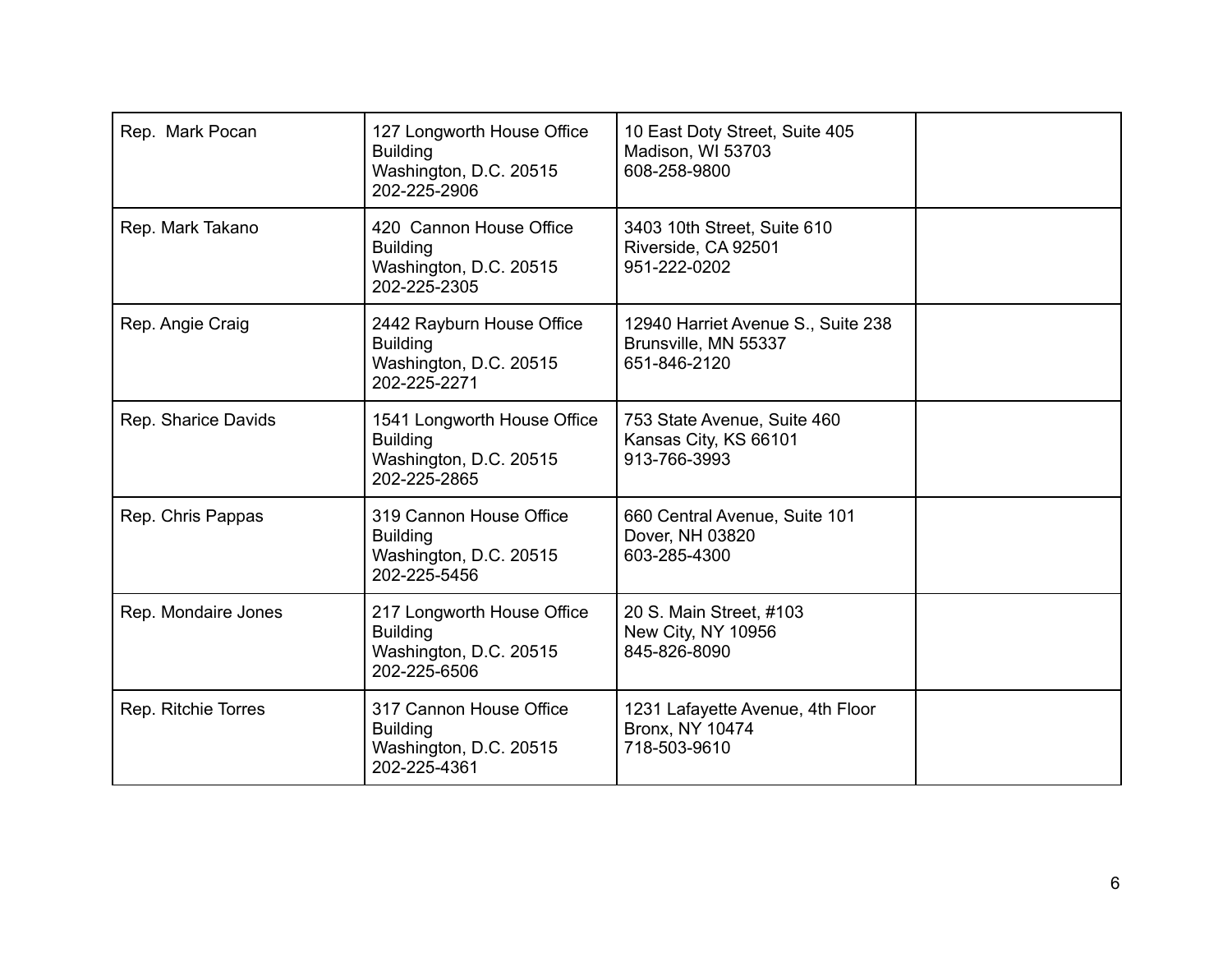## **U.S. Department of Education**

400 Maryland Avenue, SW Washington, D.C. 20202

| Dr. Miquel Cardona<br>Secretary of Education                                | James Kvaal<br><b>Under Secretary</b>                                                                    | <b>Richard Cordray</b><br><b>Chief Operating Officer, Federal</b><br><b>Student Aid</b> | Catherine Lhamon<br><b>Assistant Secretary</b><br><b>Office for Civil Rights</b> |
|-----------------------------------------------------------------------------|----------------------------------------------------------------------------------------------------------|-----------------------------------------------------------------------------------------|----------------------------------------------------------------------------------|
| <b>Mark Schneider</b><br><b>Director</b><br>Institute of Education Sciences | Maureen McLaughlin<br>Senior Advisor to the<br>Secretary and Director of<br><b>International Affairs</b> | Jason Gray<br><b>Chief Information Officer</b>                                          |                                                                                  |

#### **CA Department of Education**

1430 N Street, Room 5111 Sacramento, CA 95814 916-319-0800

| Tony Thurmond<br>State Superintendent of<br>Education | Dr. Linda Darling-Hammond<br>State Board President | Dr. Cynthia Glover Woods<br><b>State Board Vice President</b> |  |
|-------------------------------------------------------|----------------------------------------------------|---------------------------------------------------------------|--|
|-------------------------------------------------------|----------------------------------------------------|---------------------------------------------------------------|--|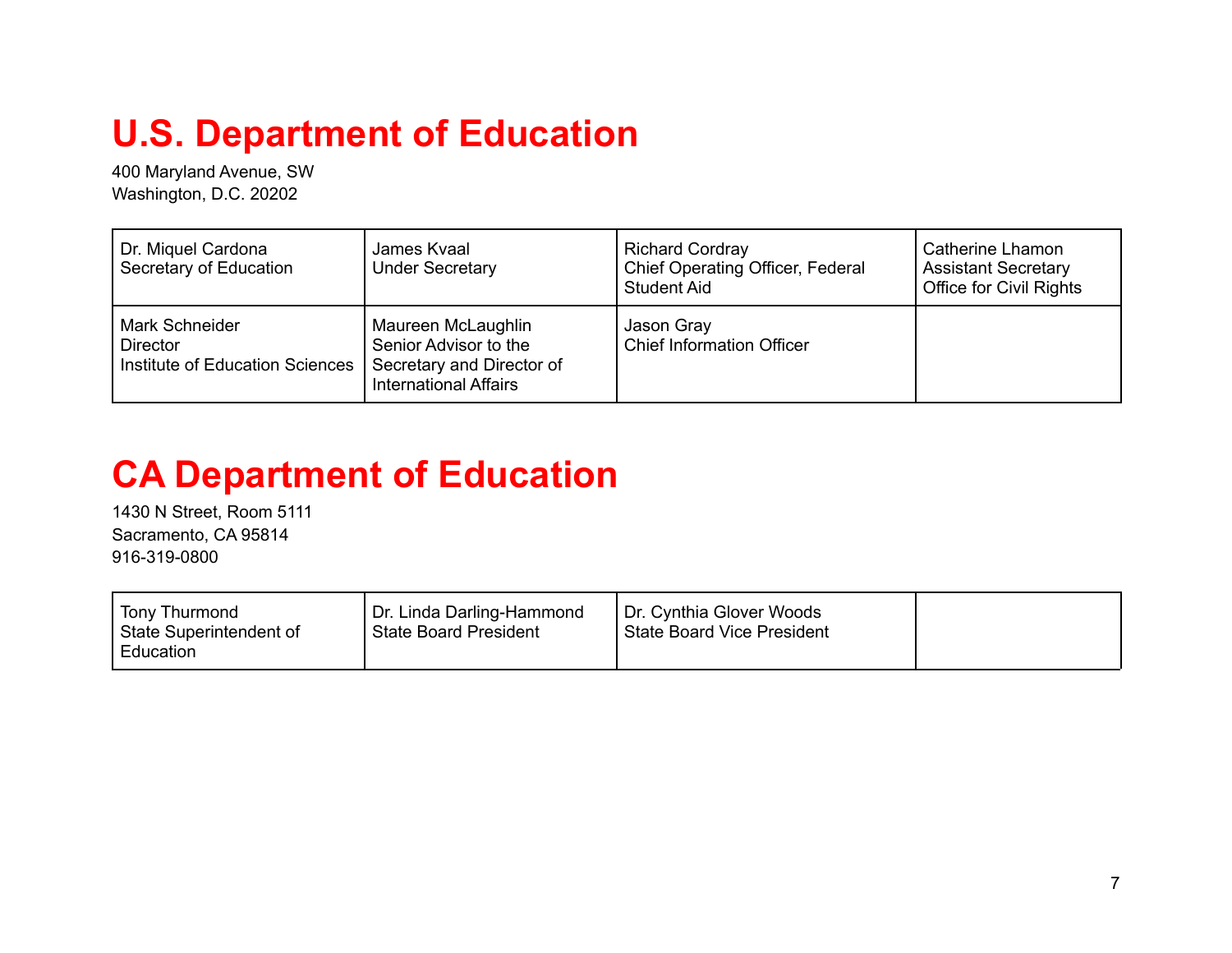#### **CA Women's Caucus**

| Cristina Garcia, Chair       | State Capitol P.O. Box 942849<br>Sacramento, CA 94249<br>916-319-2058        | 8255 Firestone Blvd., Suite 203<br>Downey, CA 90241<br>562-861-5803                     |  |
|------------------------------|------------------------------------------------------------------------------|-----------------------------------------------------------------------------------------|--|
| Nancy Skinner, Vice Chair    | 1021 O Street, Suite 8630<br>Sacramento, CA 95814<br>916-651-4009            | 1515 Clay Street, Suite 2202<br>Oakland, CA 94612<br>510-286-1333                       |  |
| Senator Rosilicie Ochoa Bogh | 1021 O Street, Room 7220<br>Sacramento, CA 95814<br>Phone: (916) 651-4023    | 1758 Orange Tree Lane, Suite B<br>Redlands, CA 92374<br>Phone: (909) 335-0271           |  |
| Senator Toni G. Atkins       | 1021 O Street, Suite 8518<br>Sacramento, CA 95814<br>Phone: (916) 651-4039   | 1350 Front Street, Suite 4061<br>San Diego, CA 92101<br>Phone: (619) 645-3133           |  |
| Senator Patricia C. Bates    |                                                                              |                                                                                         |  |
| Senator Anna M. Caballero    | 1021 O Street, Suite 7620<br>Sacramento, CA 95814<br>Phone: (916) 651-4012   | 132 West Gabilan Street, Suite 101<br><b>Salinas, CA 93901</b><br>Phone: (831) 769-8040 |  |
| Senator Elena Durazo         | 1021 O Street, Suite 7530<br>Sacramento, CA 95814<br>Phone: (916) 651-4024   | 1808 W. Sunset Blvd.<br>Los Angeles, CA 90026<br>Phone: (213) 483-9300                  |  |
| Senator Susan Eggman         | 1021 O Street, Suite 8530<br>Sacramento, CA 95814<br>Phone: (916) 651-4005   | 31 E. Channel Ste 440<br>Stockton, CA 95202<br>Phone: (209) 948-7930                    |  |
| Senator Lena A. Gonzalez     | 1021 O. Street, Suite 7720,<br>Sacramento, CA 95814<br>Phone: (916) 651-4033 | 3939 Atlantic Ave., Suite 107<br>Long Beach, CA 90807<br>Phone: (562) 256-7921          |  |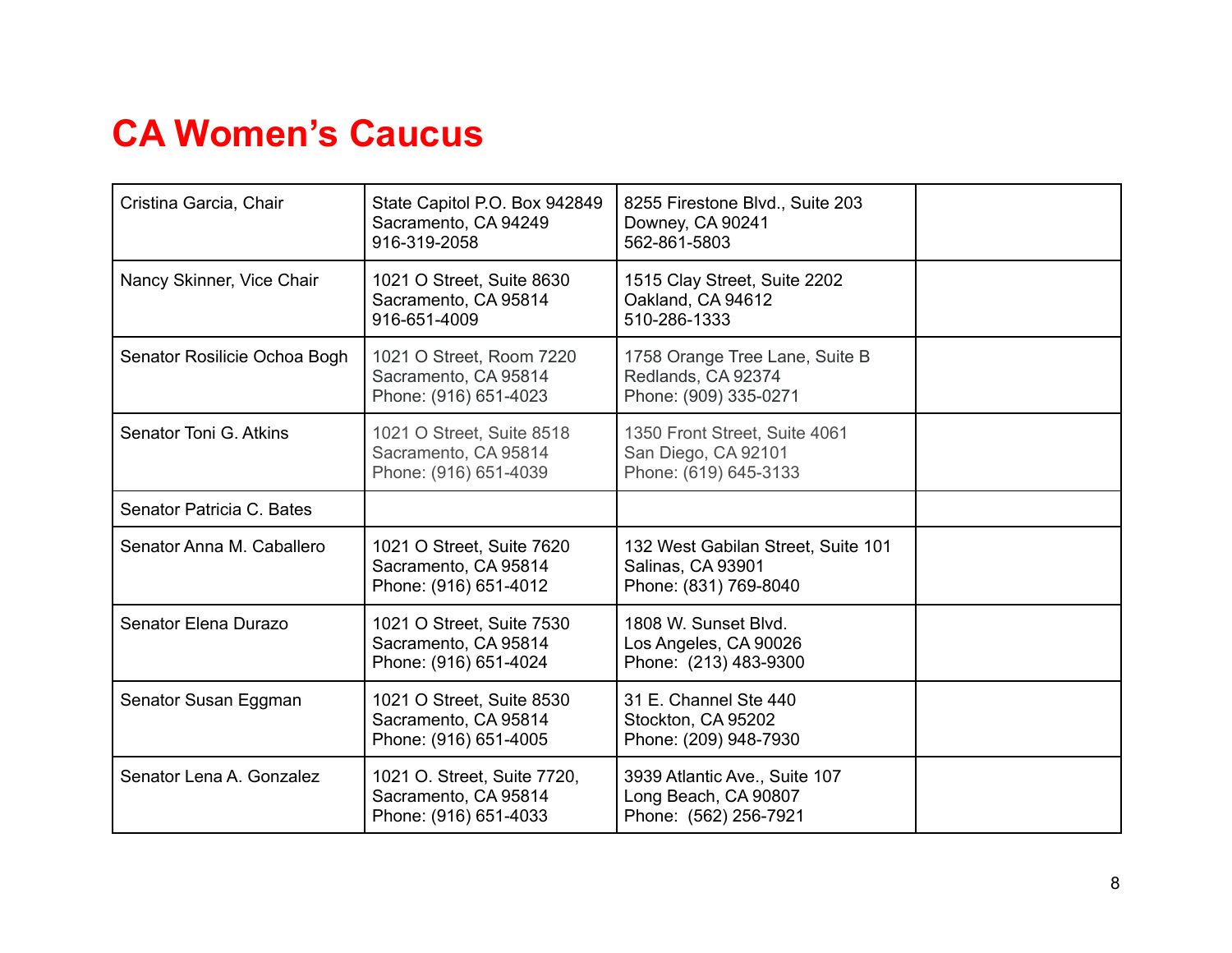| <b>Senator Shannon Grove</b>           | 1021 O Street, Room 7150<br>Sacramento, CA 95814<br>Phone: (916) 651-4016                   | 5701 Truxtun Ave., Suite 150<br>Bakersfield, CA 93309<br>Phone: (661) 323-0443                                 |  |
|----------------------------------------|---------------------------------------------------------------------------------------------|----------------------------------------------------------------------------------------------------------------|--|
| Senator Melissa Hurtado                | 1021 O Street, Room 7310<br>Sacramento, CA 95814<br>Phone: (916) 651-4014                   | 2550 Mariposa Mall, Suite 2016<br>Fresno, CA 93721<br>Phone: (559) 264-3070                                    |  |
| Senator Sydney Kamlager                | 1021 O Street, Suite 6510<br>Sacramento, CA 95814<br>Phone: (916) 651-4030                  | <b>Wallis Annenberg Building</b><br>700 State Dr., Suite 113<br>Los Angeles, CA 90037<br>Phone: (213) 745-6656 |  |
| Senator Connie M. Leyva                | 1021 O Street, Suite 7610<br>Sacramento, CA 95814<br>Phone: (916) 651-4020                  | 101 West Mission Boulevard, Suite<br>111<br>Pomona, CA 91766<br>Phone: (909) 469-1110                          |  |
| Senator Monique Limon                  | 1021 O Street, Suite 7330<br>Sacramento, CA 95814<br>Phone: (916) 651-4019                  | 222 East Carrillo Suite 309<br>Santa Barbara, CA 93101<br>Phone: (805) 965-0862                                |  |
| Senator Melissa A. Melendez            | 1021 O Street, Room 7120<br>Sacramento, CA 95814<br>Phone: (916) 651-4028                   | 45-125 Smurr Street, Suite B<br>Indio, California 92201<br>Phone: (760) 398-6442                               |  |
| Senator Susan Rubio                    | 1021 O Street, Suite 8710<br>Sacramento, CA 95814<br>Phone: (916) 651-4022                  | 100 S. Vincent Ave, Ste. 401<br>West Covina, CA 91790                                                          |  |
| Assemblymember Cecilia<br>Aguiar-Curry | <b>State Capitol</b><br>P.O. Box 942849<br>Sacramento, CA 94249-0004<br>Tel: (916) 319-2004 | 600 A Street, Ste. D<br>Davis, CA 95616<br>Tel: (530) 757-1034                                                 |  |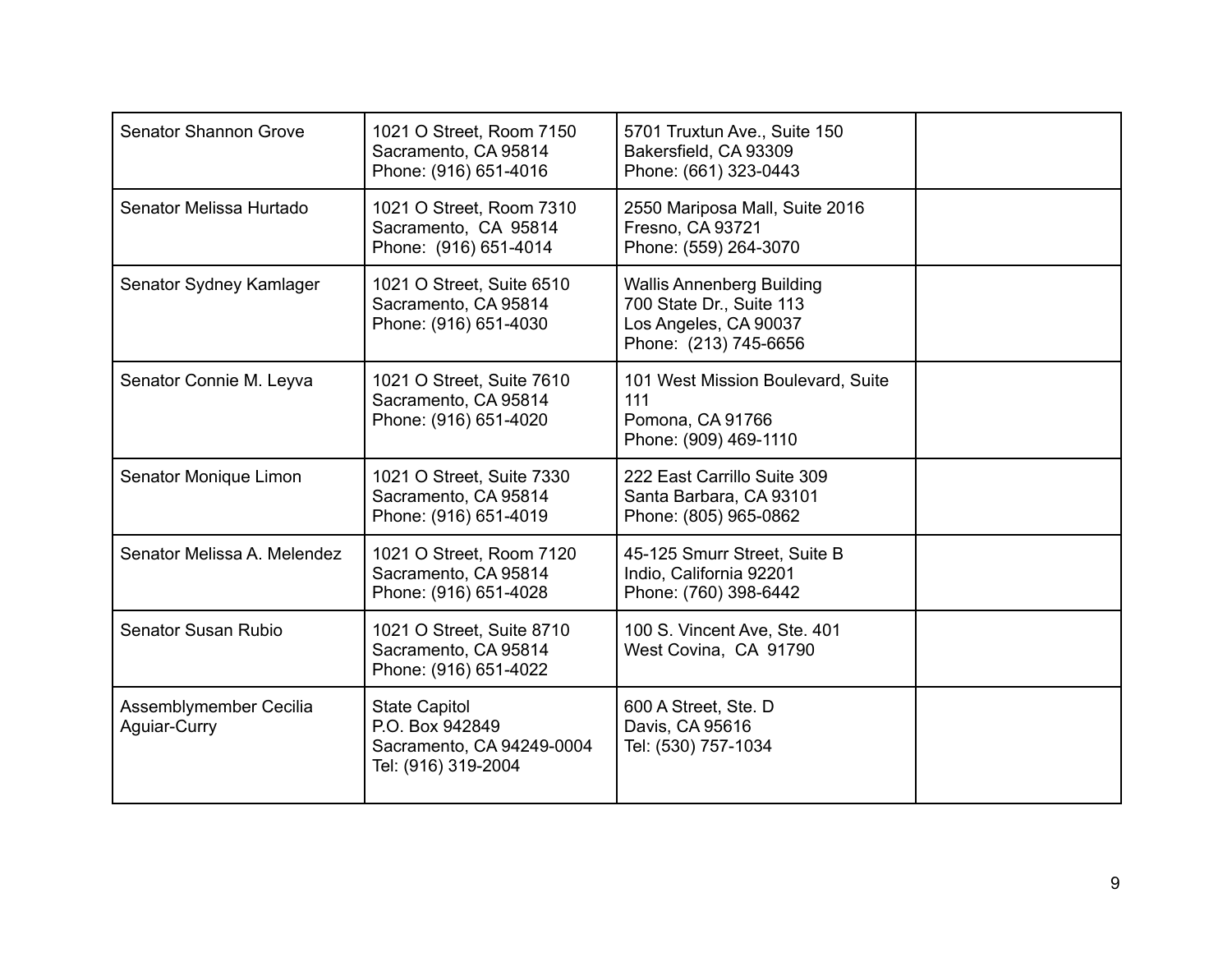| Assemblymember Rebecca<br>Bauer-Kahan          | <b>State Capitol</b><br>Sacramento, CA 95814<br>Tel: (916) 319-2016                       | 12677 Alcosta Boulevard, Suite 395<br>San Ramon, CA 94583                                                    |  |
|------------------------------------------------|-------------------------------------------------------------------------------------------|--------------------------------------------------------------------------------------------------------------|--|
| Assemblymember Tasha<br><b>Boerner Horvath</b> |                                                                                           | 325 Carlsbad Village Drive, Suite A-2<br>Carlsbad, CA 92008                                                  |  |
| Assemblymember Mia Bonta                       | 1021 O Street, Suite 5620<br>P.O. Box 942849<br>Sacramento, CA 94249-0025<br>916-319-2018 | 1515 Clay Street, Suite 2204<br>Oakland, CA 94612<br>510-286-1670                                            |  |
| Assemblymember Lisa<br>Calderon                | <b>State Capitol</b><br>P.O. Box 942849<br>Sacramento, CA 94249-0057<br>916-319-2057      | 13181 Crossroads Parkway North<br>Suite 160<br>City of Industry, CA 91746-3497<br>562-692-5858               |  |
| Assemblymember Wendy<br>Carrillo               | Capitol Office (AD-51)<br>P.O. Box 942849<br>Sacramento, CA 94249-0051<br>916-319-2051    | District Office (AD-51)<br>1910 West Sunset Boulevard, Suite<br>810<br>Los Angeles, CA 90026<br>213-483-5151 |  |
| Assemblymember Sabrina<br>Cervantes            | <b>State Capitol</b><br>Sacramento, CA 94249-0060<br>916-319-2060                         | 391 N Main Street, Suite 210<br>Corona, CA 92878<br>951-371-6860                                             |  |
| Assemblymember Megan<br>Dahle                  | P.O. Box 942849<br>Sacramento, CA<br>916-249-0001                                         | 280 Hemsted Drive<br>Suite 110<br>Redding, CA 96002<br>530-223-6300                                          |  |
| Assemblymember Laurie<br><b>Davies</b>         | P.O. Box 942849<br>Sacramento, CA<br>94249-0073<br>916-319-2073                           | 31473 Rancho Viejo Rd<br>Suite 104<br>San Juan Capistrano, CA 92675<br>949-240-7300                          |  |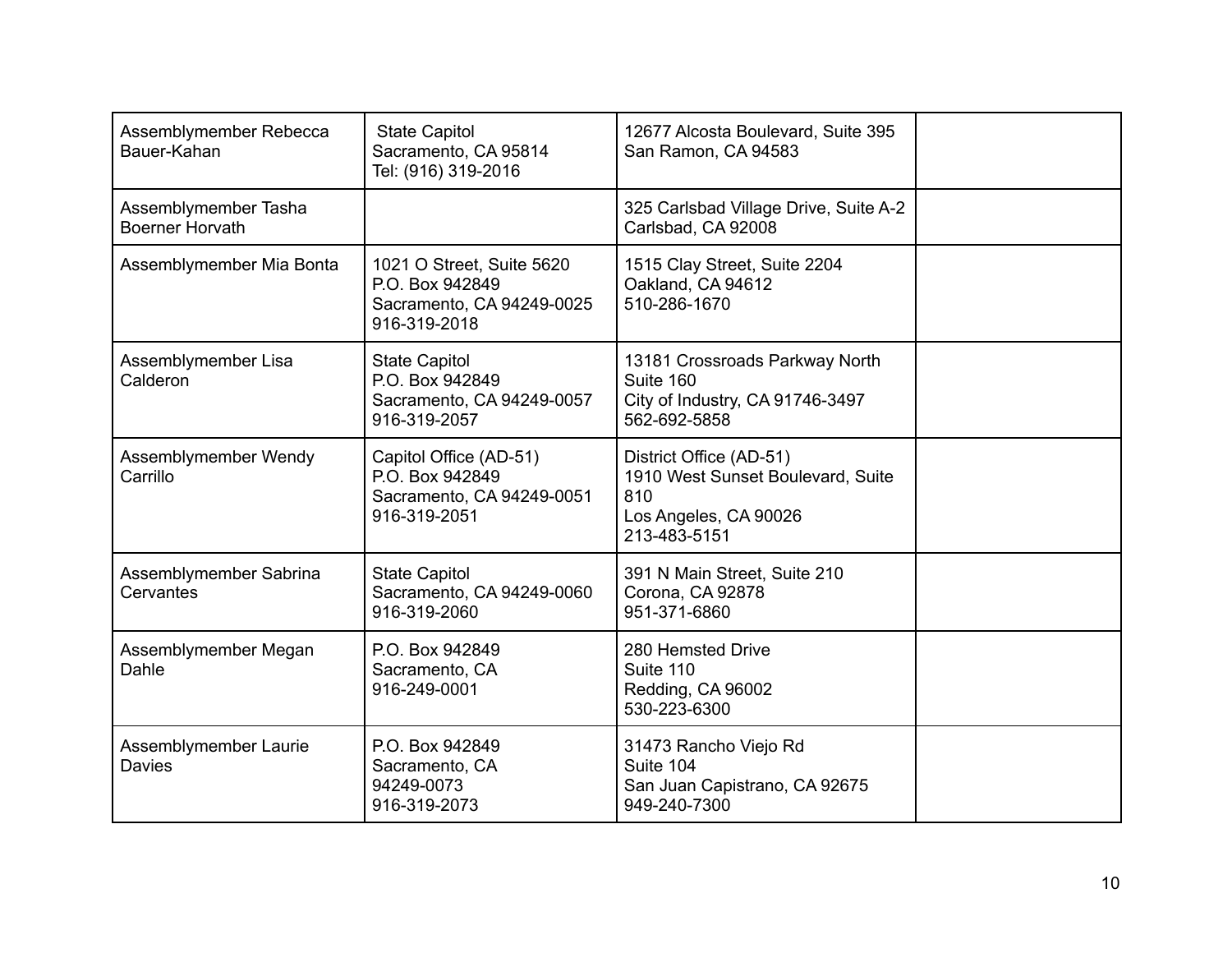| Assemblymember Laura<br>Friedman            | <b>State Capitol</b><br>P.O. Box 942849<br>Sacramento, CA 94249-0043<br>Tel: (916) 319-2043                | 300 East Magnolia Boulevard<br>Suite 504<br>Burbank, CA 91502<br>Tel: (818) 558-3043      |  |
|---------------------------------------------|------------------------------------------------------------------------------------------------------------|-------------------------------------------------------------------------------------------|--|
| Assemblymember Jacqui Irwin                 | 1021 O St<br>Room 6220<br>Sacramento, CA 95814<br>Tel: (916) 319-204                                       | 2301 E. Daily Drive<br>Suite 200<br>Camarillo, CA 93010<br>Tel: (805) 482-1904            |  |
| Assemblymember Janet<br>Nguyen              | <b>State Capitol</b><br>P.O. Box 942849<br>Sacramento, CA 94249-0072<br>916-319-2072                       | 17011 Beach Blvd<br><b>Suite 1120</b><br>Huntington Beach, CA 92647<br>714-843-4966       |  |
| Assemblymember Cottie<br>Petrie-Norris      | <b>State Capitol</b><br>Sacramento, CA 95814<br>Phone: (916) 319-2074                                      | 19712 MacArthur Boulevard, Suite<br>150<br>Irvine, CA 92612<br>Phone: (949) 251-0074      |  |
| Assemblymember Sharon<br>Quirk-Silva        | <b>Capitol Swing Space</b><br>Room #4210<br>1021 O Street<br>Sacramento, CA 95814<br>Phone: (916) 319-2065 | 1440 N. Harbor Blvd. Suite 270,<br>Fullerton, CA 92835<br>Phone: (714) 525-6515           |  |
| Assemblymember Eloise<br><b>Gomez Reyes</b> | <b>State Capitol</b><br>P.O. Box 942849<br>Sacramento, CA 94249-0047<br>Tel: (916) 319-2047                | 290 North D Street, Suite 903<br>San Bernardino, CA 92401<br>Tel: (909) 381-3238          |  |
| Assemblymember Luz Rivas                    | <b>State Capitol</b><br>P.O. Box 942849<br>Sacramento, CA 94249-0039<br>Tel: (916) 319-2039                | 9300 Laurel Canyon Blvd.<br><b>First Floor</b><br>Arleta, CA 91331<br>Tel: (818) 504-3911 |  |